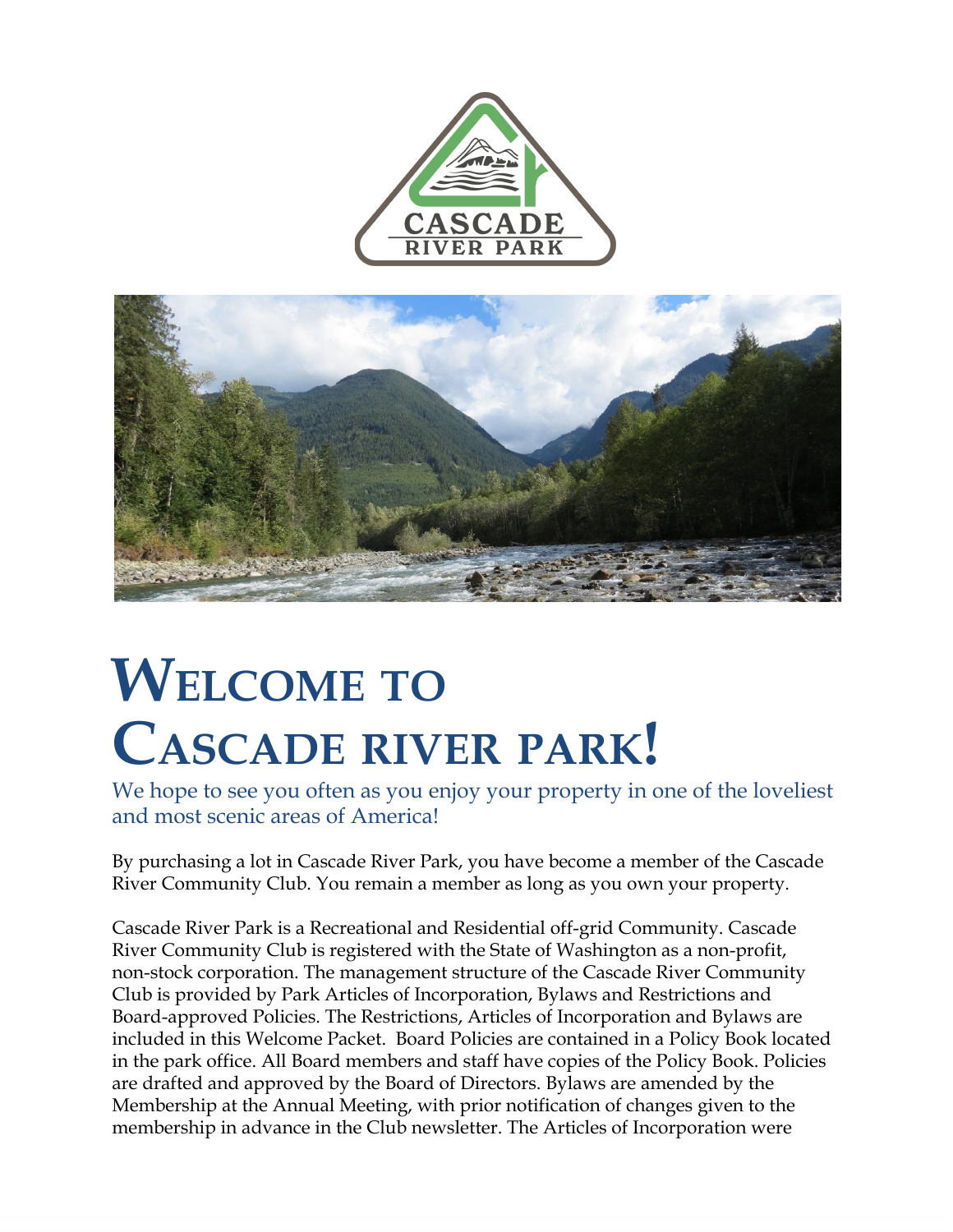drafted by the original developers of the Community. Each lot in Cascade River Park is subject to certain restrictions and obligations binding to all lot owners. These restrictions include those stated on the original deed and in the plats of Cascade River Park filed with the Skagit County Recorder. Restrictions are also listed in the Articles of Incorporation, Bylaws and Policies of Cascade River Community Club.

**Board of Directors:** The park is managed by a five member Board of Directors, each of whom is elected by the membership at the Annual Meeting to numbered positions and serves a 3 year term. Members may participate in various committees and/or become elected to the Board of Directors upon completing a minimum of one year as a lot owner. The Park employs two full-time Caretakers, a back-up caretaker, a water quality manager and an Administrator. The Board may also hire the following independent contractors: Auditor, Bookkeeper, Recording Secretary, Business & Research Consultant, Contractors and a Collector of Delinquent Accounts.

#### **The Cascade River Community Club Board of Directors is charged with the**

**maintenance & operation of Park properties:** Seven miles of road, the Bernhard Bridge over the Cascade River, Boulder Creek Bridge, numerous other small bridges, a Water System approved by the state health department, Park buildings, common areas and Park equipment are managed through the Board by facility and park managers. Operating funds come from membership dues and yearly assessments on each lot in an amount sufficient to meet the annual budget. This budget is drafted by a committee, presented to the Board for review and approved for presentation to the membership at the Annual Meeting. The proposed budget is distributed to members in advance of the Annual Meeting, giving members time to digest the figures before the Annual Meeting. At this time the budget is reviewed by the committee, and members may discuss the budget in an open forum and then vote on the budget as well any changes put forth by the membership.

**Dues & Assessments:** Your membership requires you to pay yearly dues & assessments which finance the operations of the Park for the coming year. Dues are set in the Articles of Incorporation at \$24 per year. Assessments are charged per originally platted lot. The total of the yearly-approved budget minus the dues is divided by the number of lots to reach the amount of the assessment charged each year. Billing is done in early July or August and accounts are due, ideally, in 30 days. Note that interest starts on day 25. Payment plans are available by arrangement with the office. Lien and foreclosure are the last resort for those who cannot work out a payment agreement with either the collection agency or the Board.

**Telephone & Radio Communications**: Telephone service came to Cascade River Park in the fall of 2004 and is currently being provided by Ziply Communications (formerly Frontier.) Cell and high-speed internet are now available in the area via T-Mobile. Landline phone hook-up and service costs are the responsibility of each member. Many members use GMRS radios to communicate with their Park friends. The Park Caretakers use a two-way radio for urgent matters. This is accessible in a box attached to the Park Office.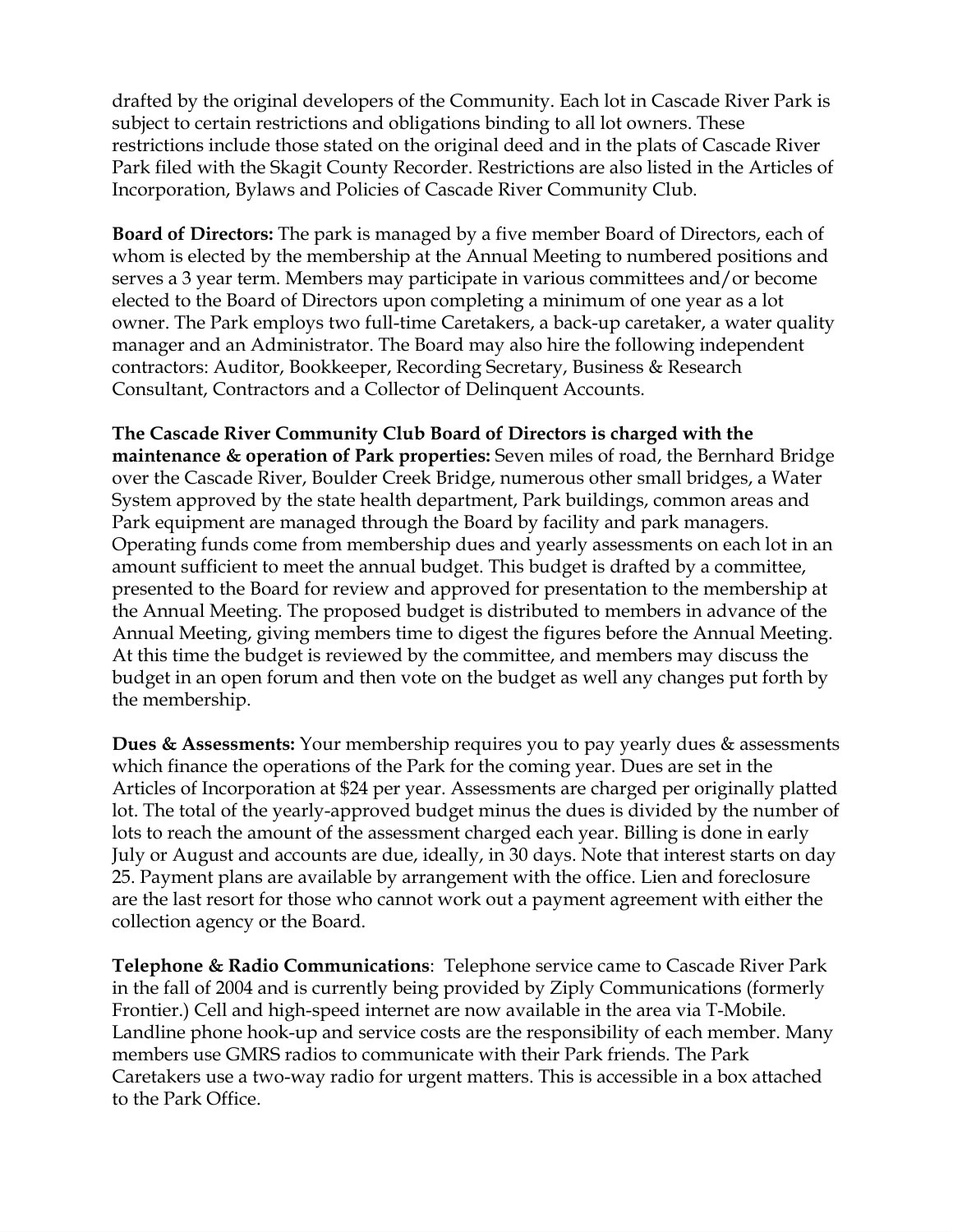**Emergencies:** The Park has a landline telephone at the Park Office which can be used for dialing 911. In addition, there is a 911 dedicated phone located at the visitor registration kiosk outside of our main gate. Should you have an emergency and need someone ASAP, use a GMRS radio (channel 20 for our Caretaker team) or the Park-provided two-way radio and call for assistance. Be sure to have your lot number and your Skagit County street address handy before you call. Our Volunteer Emergency Readiness Team (VERT) is tasked with educating our membership related to tips on what to do if faced with various emergencies. They have training on how to use our hydrant and hose equipment in the event the emergency warrants this. In addition, we have an AED and first aid kit in the Park Office.

**Communications & Newsletters:** The information board located within the front gate is maintained to communicate current contact information for the board and committee members. The most current meeting minutes will be posted here as well. Our website contains this information and more detailed information about the business of the Park. The Park Newsletter is sent out twice yearly, usually in late fall & in the spring. The spring newsletter typically serves as the Annual Meeting Notice and may contain information about water, roads, the proposed budget for the coming year, plus the candidates that will be elected at the Annual Membership Meeting. It is important to notify the Board Secretary or the Administrator of address changes so these important mailings will reach you. The Board is not responsible for miss-mailed notices or billings.

**Quarterly Meetings**: The Board of Directors meets quarterly, via Zoom and/or Marblemount Community Center. Members are encouraged to attend. The business of the Park is discussed and handled at these meetings. The winter Board meeting may be adjusted to meet the convenience of the holidays.

**Annual Meeting**: The Annual Membership Meeting is held on the 2nd Saturday of June and typically called to order at 2 pm in the Marblemount Community Hall (watch for correspondence regarding the actual time each year). Matters requiring membership approval at this meeting include, but are not limited to: Election of Directors (3 year terms), election of the Nominating Committee for the coming year, and passage of the budget for the coming year. All members are eligible to vote at this meeting, either in person or by proxy/online, provided their dues & assessments are paid in full. One vote per ownership is allowed regardless of the number of lots you own.

**Social Events**: There are typically 2 yearly events in the Park.

- **The Annual Meeting** is a great opportunity to meet your neighbors, talk with the Board and committee chairs, gather information about the Park and participate in the management/decision making of your club. Refreshments are usually served. Please plan ahead and attend!
- **The Labor Day Barbecue/Potluck** is another great time to get to meet people, help the park with some fundraising (for a local non-profit), take part in the raffle and maybe win a super prize, help out by serving food, taking tickets or even setting up or clean up. Everyone is asked to bring a potluck dish sufficient for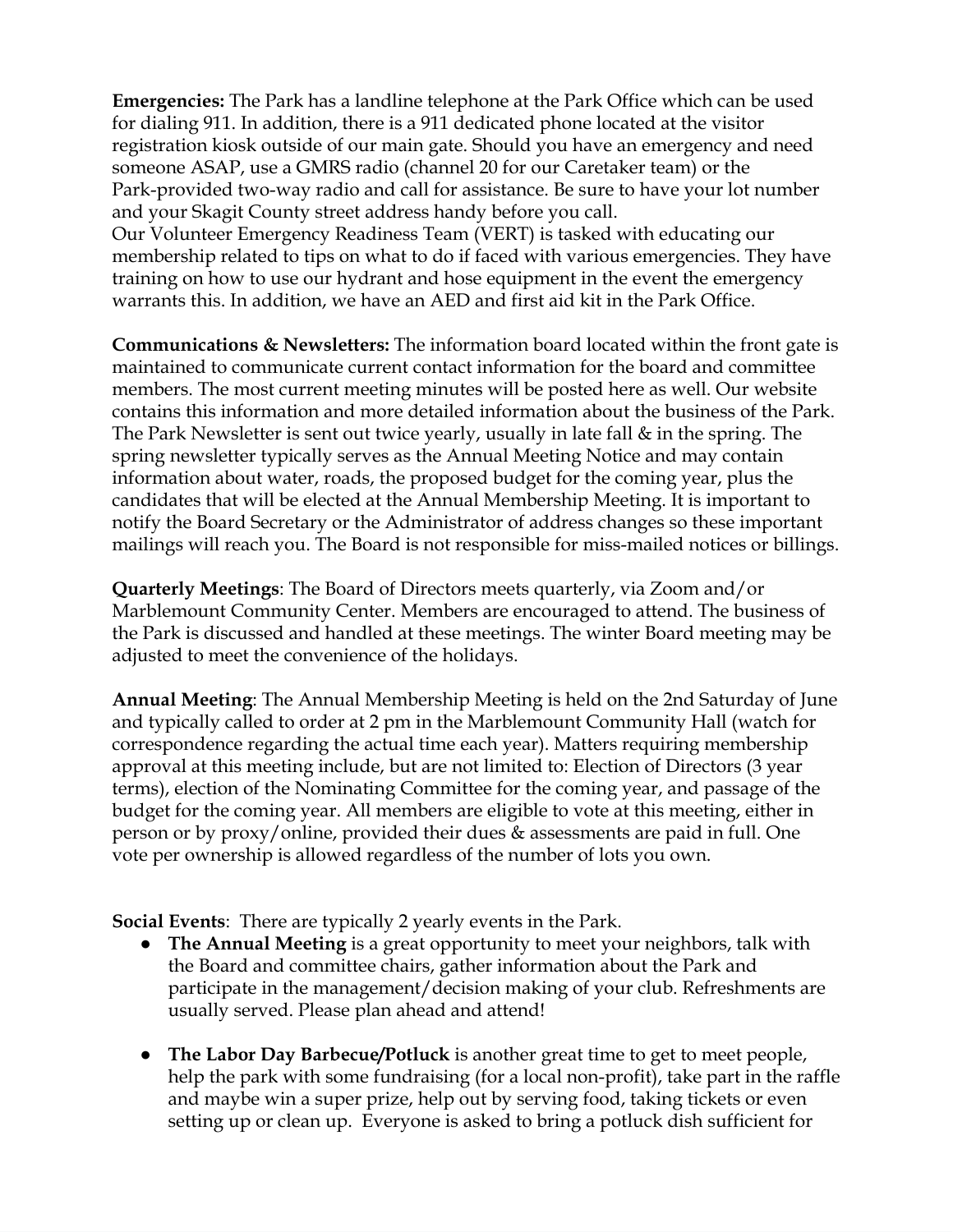your family. The gathering starts at 1 pm on the Sunday of Labor Day weekend at the picnic grounds. Table set up starts about 10 am and the food fire gets started about noon so be sure to come early to save a spot for you and your guests!

**Burn Ban**: Outdoor burning is not permitted when a burn ban is in effect. The County and/or State issues a Burn Ban and Notices are placed in various locations throughout and leading into Marblemount. You can find the detailed restrictions on the County's website at https://www.skagitcounty.net/Departments/FireMarshal/burning. The Park also posts the burn ban status on the Park information boards. Please check these areas when entering the Park during dry weather. The County/State DNR does air patrols to track burning. Should you burn and it is reported, there could be a hefty fine levied by either of the above-mentioned agencies.

We are proud to be a Firewise Community (as sponsored by the National Fire Protection Association) where we create solutions for safety by involving our members in taking individual responsibility for preparing their cabins and lots from the risk of wildfire. Further information on how to be firewise can be found at the tiny library located near Times Square in our Park. Be sure to mention our Firewise status to your homeowner's insurance provider.

**Roads:** The Park owns and maintains the private Park roads. They are ditched, graded, and graveled and potholes are filled as needed. There is a **15 mile an hour speed limit** in the Park. Please obey this limit and we will all enjoy our time here. Keep in mind that our membership pays for every piece of gravel on the roads – tire spinning or doing donuts/spin-out on ATVs or motorcycles can scatter precious rock from doing its job on our roads – please respect the hard work of our Caretaker team. During normal snow conditions, members entering the Park are responsible for solving their own driving problems. Park vehicles and staff are not required to tow or to plow private roads or driveways!

**Gates:** There are 3 gates to the Park. Closed gates provide security and all members/guests are required to close and secure the gates behind them. Our main gate is now electronic and controlled via cardkey access. Each membership is given two cardkeys and additional may be purchased at the front office – many questions about this gate can be answered in the attached FAQs. The other two gates at each end of the development are to be kept locked at all times. A key to the West (back) gate will be provided to new members (1 per membership). Additional keys (for members only) can be purchased from the Administrator at the Park office. This membership key will open the West gate during daylight hours on Friday, Saturday and Sunday. If you need access for a vendor or a large load during weekdays, please schedule with the Caretaker. Thank you for helping to maintain our security by regularly closing the gates upon entering or exiting the Park and locking them when appropriate.

**Water:** The Park maintains its own private water system. The water is tested on a regular monthly basis and must meet County, State & Federal requirements. The Park hires a Certified Water Manager and has an onsite Water Quality Manager who handles the day to day system along with the Caretakers. There are two wells and two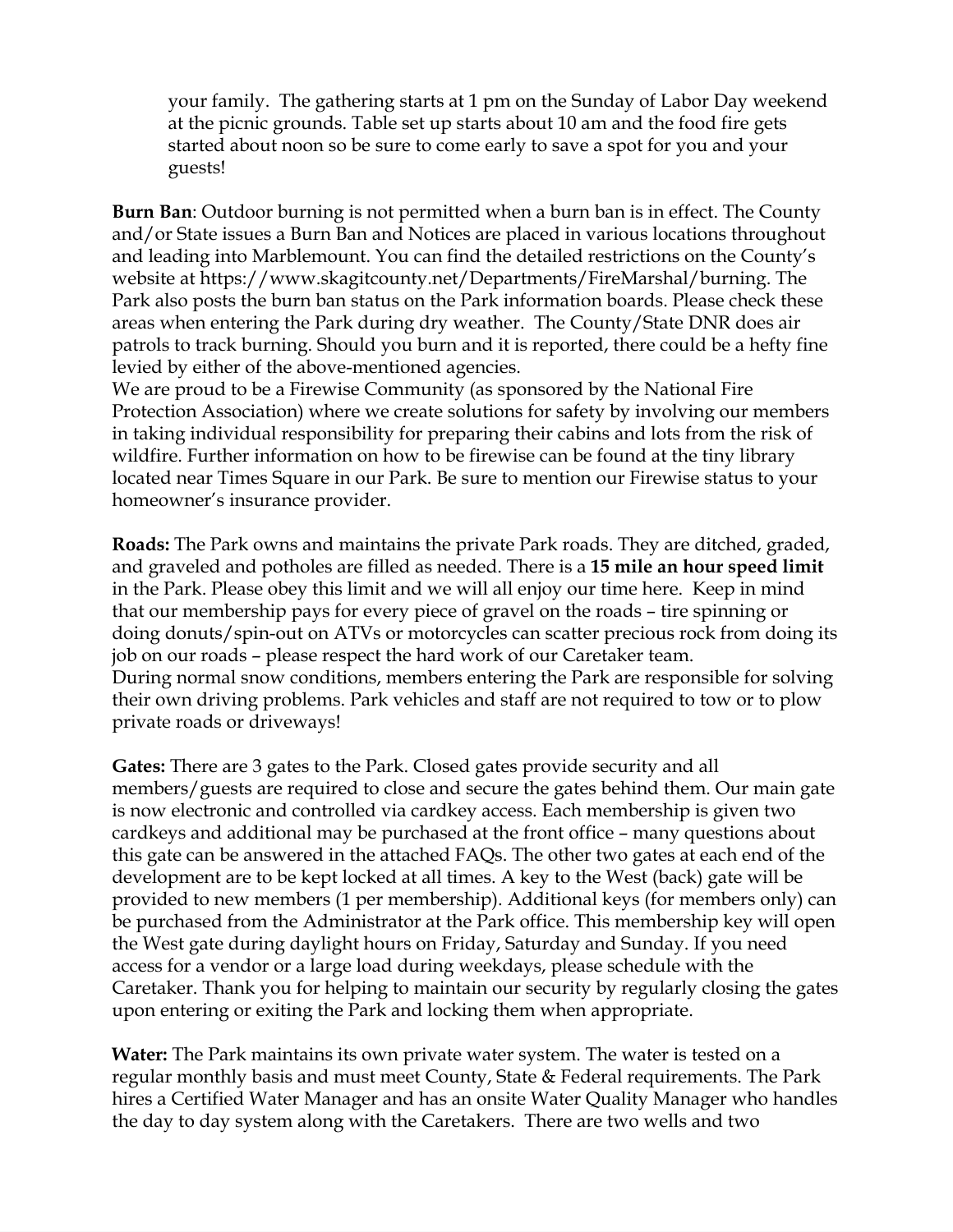chlorinated holding tanks that provide water for the entire development. The Park maintains the following: Well, pumps, generators to run the pumps, chlorinator, 2 water tanks, water mains, pressure boost and regulation system, water boxes and water meters.

You must provide your own hook-up to the Park water meter that meets Park requirements. Please check with the Caretakers for approved designs. Some lots have water meters. These meters have been installed by the Park to provide the Park and State with consumption data. Each lot is allowed 5,000 gallons per month. Members exceeding this amount are charged a fee for excessive water usage. Your careful use and maintenance of your part of the water system on your lot will help the Park as a whole. One garden hose left running will drain the water tanks overnight and everyone will be out of water. Please turn your water off at the box when you leave the Park for an extended period. State regulations maintain that every ounce of water pumped is an ounce of water used. Please conserve!

**Building a cabin or placing other structures**: Should you decide to build there are several requirements to be met before construction can begin. First, members need to submit a copy of their plans in the form of a Lot Modification request to the Board for their approval. Secondly, the state health department and Skagit County require you to apply for and receive from the Park a Water Purveyor Permit. The Park has only a limited number of these permits to give to members before it is required to enlarge the water system. Application for this permit assures the State that the Park can supply you with water. Further information can be obtained by writing to the Water Committee Chairperson or Secretary of the Board at PO Box 141, Marblemount, WA, 98267. Once a Water Application Permit is filled out and signed by the Board and the county health department, you can proceed with the building permit application with Skagit County in Mt. Vernon. A septic tank is allowed where a permit is approved, and a permit must be applied for this as well as hiring an approved contractor to do the work. There are various setbacks required by the County and State. In addition, any person who establishes occupancy within Cascade River Park after April 21, 2020 must do so in a structure which meets Skagit County requirements. The Park has restrictions as well. We have adopted policies requiring that members submit plans to CRCC for anything from a shed (including metal shipping containers) to proper cabins. The policy is governed by the CRCC Modifications Committee. This committee regulates items such as: unsightly/cluttered lots, lot development (including clearing of ground cover & cutting of trees), temporary structures, and sanitation & safety. This policy includes a 'Lot Modification Application' form to be submitted (and then posted) in order to obtain necessary approvals on these various items. Please contact a Board Member for further information and check out our website for the applicable policy.

**Noise Nuisances:** The Board asks that members be mindful of others – to be a good neighbor! Many members come to the Park for the peace & quiet and to enjoy the sound of nature. Remember that your enjoyment of ATVs or motor bike riding and/or the noise of your generator or chain saw may be offensive to others at certain times. We have created a policy to establish a noise curfew. This is in effect from 10:00pm until 7:00am, during which time noise which is alarming or loud should be avoided. Excessive noise can be an issue at any time of the day.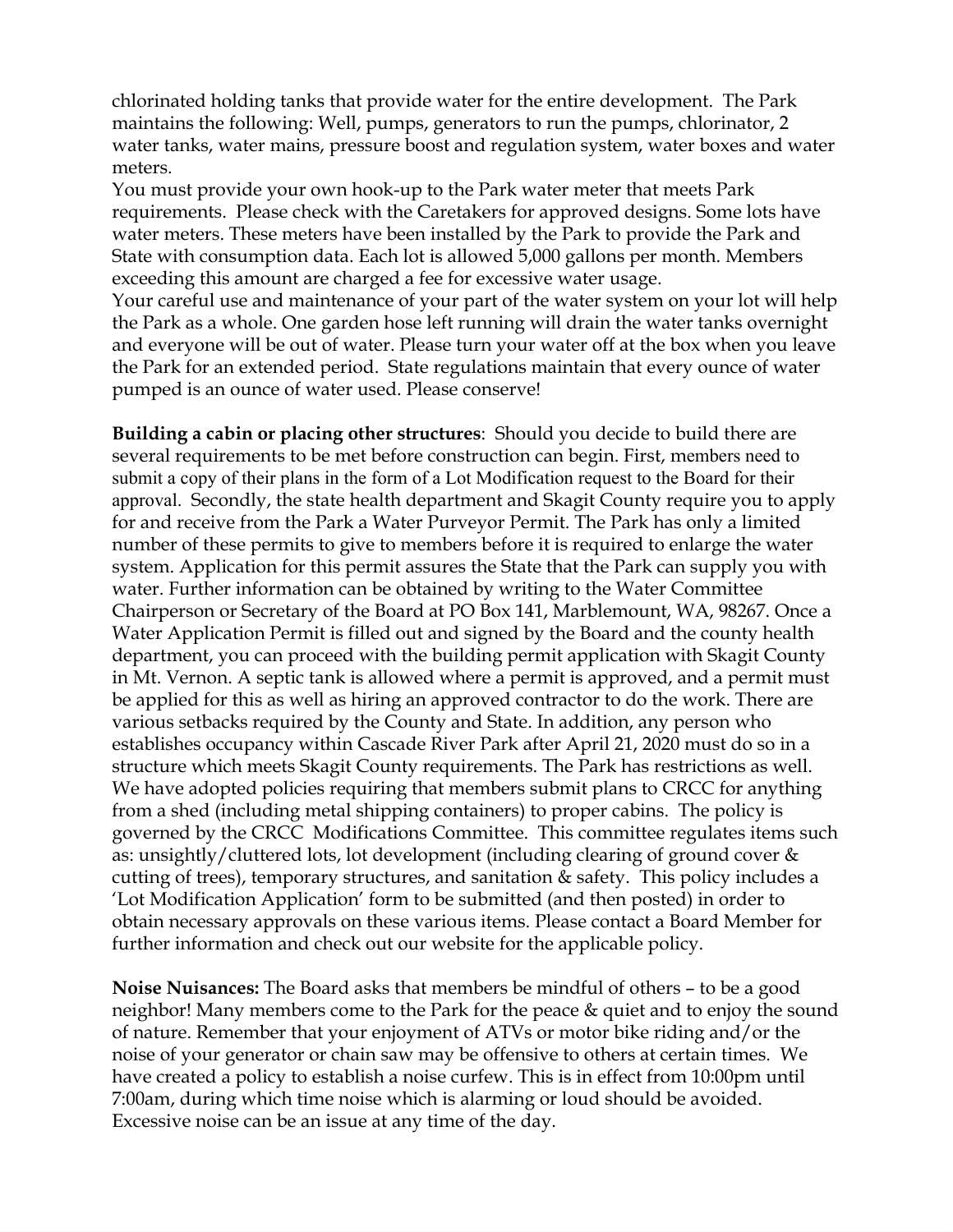Please take time to carefully read the information contained in this packet.

- CRCC Article of Incorporation
- CRCC Bylaws
- CRCC List of Restrictions
- Key Contacts List including Board of Directors, Staff and Committee Chairs
- Map of Cascade River Park
- Main Gate FAQs
- Copy of latest newsletter

Participation in Park activities and committees is encouraged. Become actively involved in your new community. You must be a member for a full year before you are eligible to run for the Board, but committees and work parties can always use extra hands and new ideas are encouraged. A Key Contacts List providing names and email addresses of the Board, Staff, Independent Contractors and Committee Chairs is provided with each newsletter and is also available on our website. Minutes of the Regular CRCC Board meetings are also available on the website: www.cascaderiverpark.com. Give us a call, we'd love to hear from you. If you have any questions, a Board member will be happy to help.

# **Welcome!!!**

## to Cascade River Park and Cascade River Community Club

*Updated 8.25.2019, Updated 4.15.2021*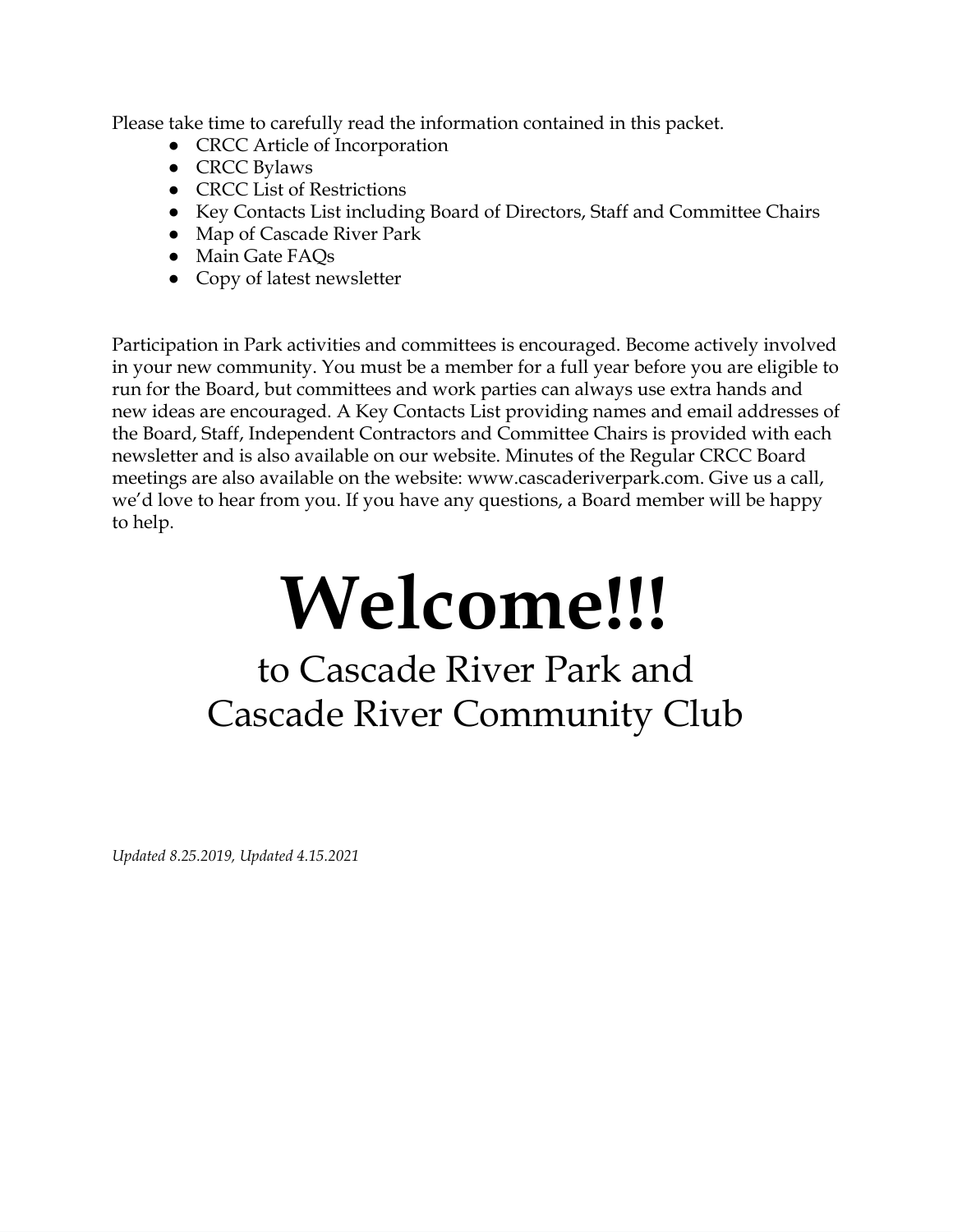## Cascade River Community Club FAQ

Q: I have friends coming to stay at my cabin when I'm not here. What do I do? A: First, you will have to provide them with your key card for entry to the front gate. Second, please have your guest sign in at the front gate visitor kiosk. If it is found your guest has not signed in, they may be asked to do so by our caretakers.

Q: I have friends coming to visit me but there's no cell signal. What do I do? A: It's true that cell signals can be difficult here. That said, you will need to arrange for a time to meet your guest at the gate for entry.

Q: My water doesn't work. What do I do?

A: Please alert a member of the staff as soon as possible as this may indicate a more serious water issue. If you are unsure how to turn your water on and off at the curb, please notify a caretaker who will be happy to show you.

Q: How do I know exactly what boundaries define my property? A: Through the use of plat maps, available on the Skagit County website, and metal detectors to find the buried rebar stakes, many members find the approximate boundaries. To detect the legal boundaries, you must employ a professional surveyor. The Park staff cannot help to find these boundaries.

Q: I have a bunch of yard waste. Will the Park dispose of it for me? A: Officially, the Park will not take any yard waste. Once a year, as a traditional courtesy on Memorial Day Weekend, yard waste will be collected and taken to the division 2 burn pile. Yard waste must be removed by the member at all other times of the year. Piles of brush and yard waste create a fire hazard in our dry summers.

Q: I'm having a medical/fire emergency. What do I do?

A: If you do not have a cell phone or landline service at your property, a 911 dedicated phone line is outside the front gate on the visitor's kiosk. If it is not working, there is a two way radio located to the left of the office door. The closest medical facility is located approximately an hour away in Sedro-Woolley. Marblemount offers a volunteer fire department and volunteer emergency medical services. The front office has an automated emergency defibrillator located outside the front door and a limited first aid kit inside the office.

Q: Is there black water disposal at Cascade River Park?

A: No. The closest blackwater depository is located in Rockport.

Q: Where can I leave my recycling?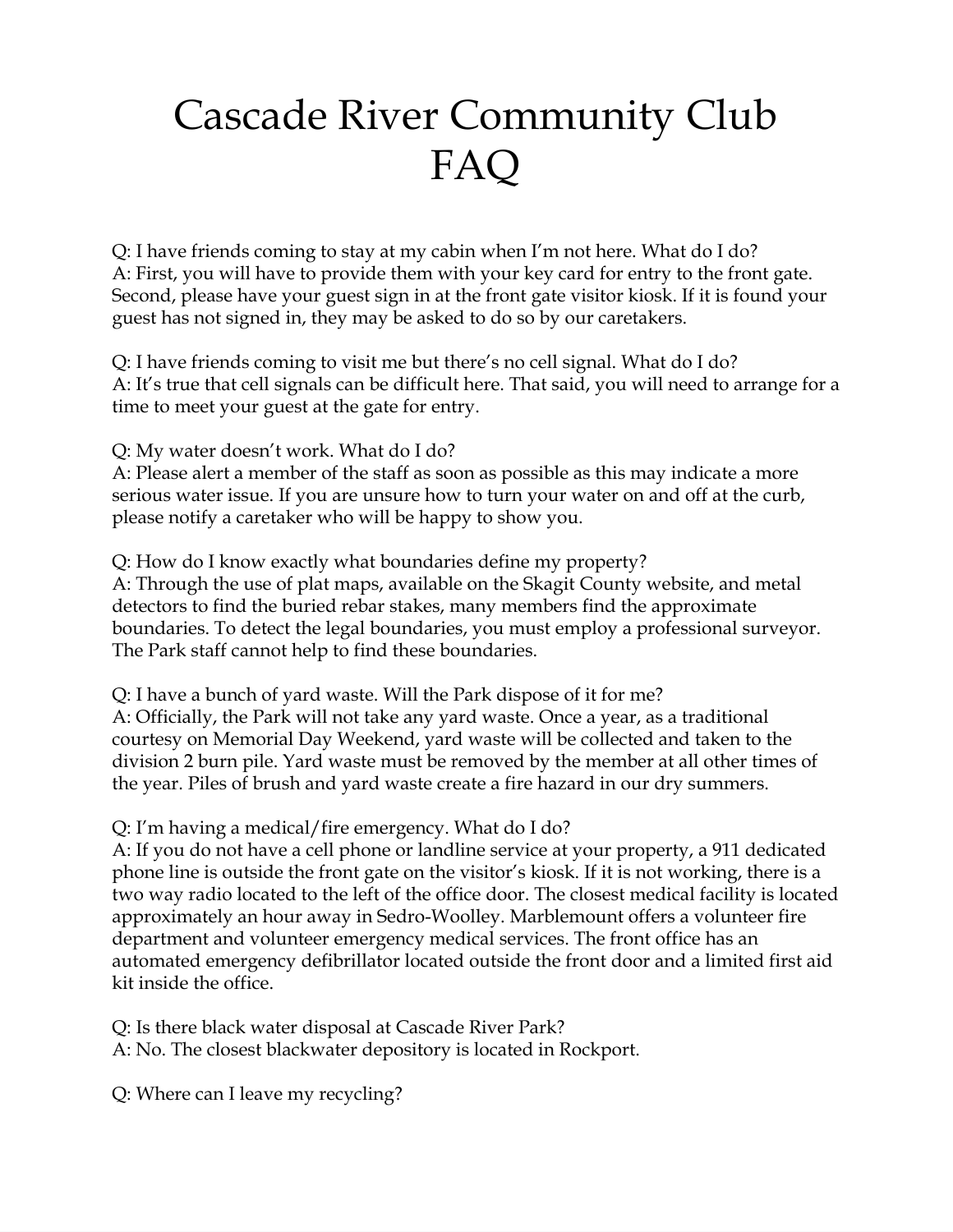A: Unfortunately, CRCC cannot provide recycling services at this time. The trash bin should be used for household trash only. A transfer station with free recycling drop-off is located on Rt 20 between Rockport and Concrete.

Q: I need to have a package delivered to my property. How do I do that? A: Most properties within Cascade River Park do not have mail delivery. Residents of the Park must sign up for a post office box, located in Marblemount. Certain deliveries sent via USPS will be delivered within the Park, however FedEx Ground will not deliver to member lots. Instead, located outside the office is a wooden box for UPS and FedEx Ground. FedEx Express will usually deliver directly to a lot. Non-residents should make other arrangements for package delivery.

Q: I need to have workers come to my house when I'm not here. What do I do? A: Please call or email the office. You will need to have your vendor's name, phone number and expected timeline. The office will contact your vendor to set up a code. Some vendors who visit the park regularly already have a code for entry.

Q: The Bernhard Bridge over the Cascade River has a 5 ton weight limit. What does that mean for me?

A: It means that a truck towing a 5th wheel camper would be too heavy for the bridge. If you have property in divisions 2 or 3, please use the back gate to bring in your camper. It means one vehicle at a time on the bridge and 5 miles per hour. It means vendors in large trucks servicing divisions 2 and 3 must use the back gate for entrance to the park. The more gentle we can all be on the bridge, the longer it will last before the membership will have to replace it.